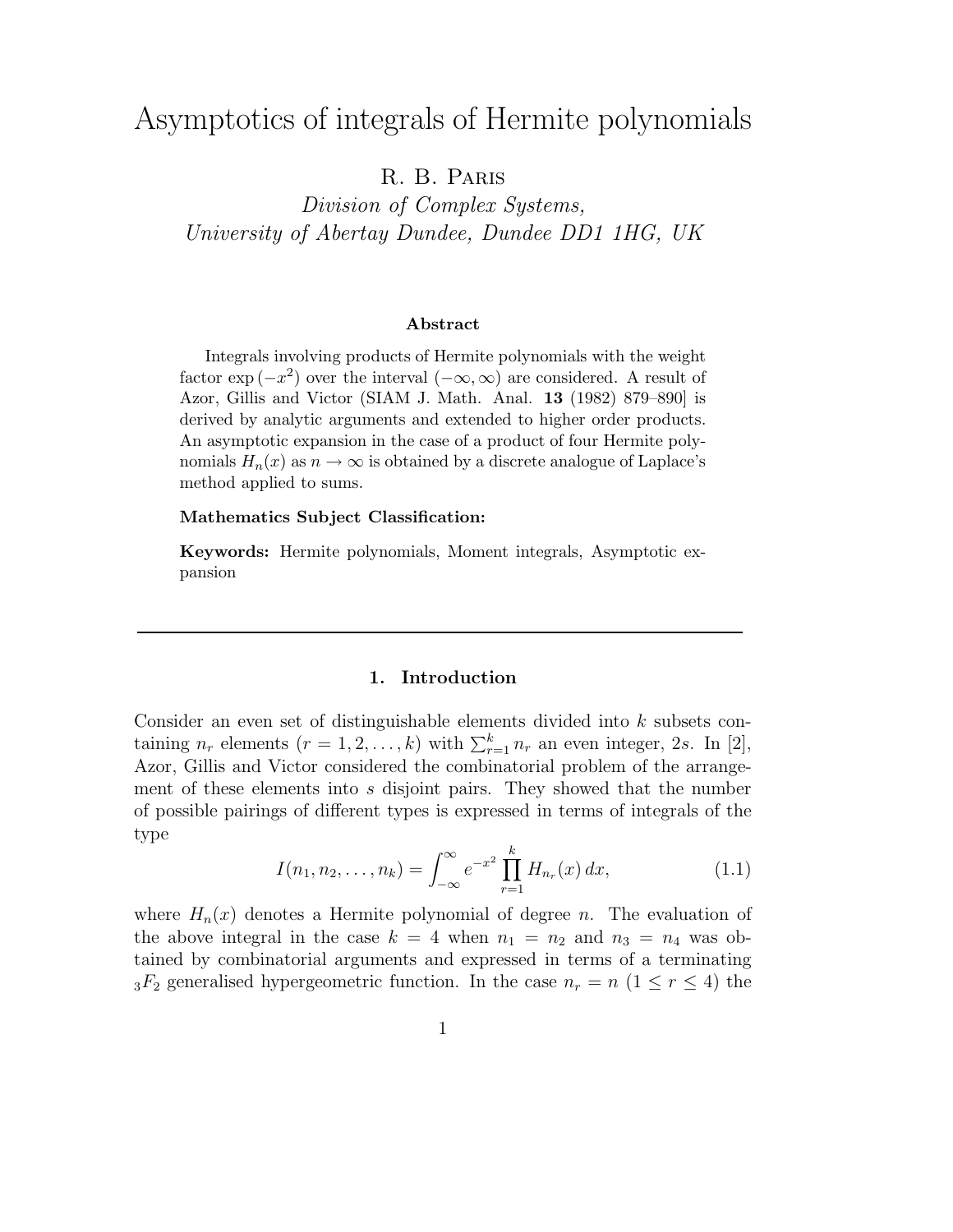asymptotics of this integral as  $n \to \infty$  were obtained by means of an elaborate argument involving the use of a generating function derived from a contour integral containing a Legendre function. In this paper, we shall obtain the evaluation of  $(1.1)$  in the cases  $k = 4, 5$  and 6 by analytic arguments. In addition, we show how an asymptotic expansion in the case  $k = 4$  and  $n_r = n$  can be obtained as  $n \to \infty$  by a discrete analogue of Laplace's method applied to sums.

We assemble here the main properties of the Hermite polynomials that we shall require. The  $H_n(x)$  are defined by

$$
H_n(x) = (-)^n e^{x^2} \frac{d^n}{dx^n} (e^{-x^2}), \qquad n = 0, 1, 2, \dots
$$

and have the representation

$$
H_n(x) = \begin{cases} (-)^{n/2} \frac{n!}{(\frac{1}{2}n)!} {}_1F_1(-\frac{1}{2}n; \frac{1}{2}; x^2) & (n \text{ even}), \\ (-)^{(n-1)/2} \frac{n!}{(\frac{1}{2}n - \frac{1}{2})!} 2x {}_1F_1(-\frac{1}{2}n + \frac{1}{2}; \frac{3}{2}; x^2) & (n \text{ odd}), \end{cases}
$$
(1.2)

where  $E_1F_1$  denotes the confluent hypergeometric function. These polynomials satisfy the well-known orthogonality property

$$
\int_{-\infty}^{\infty} e^{-x^2} H_m(x) H_n(x) dx = 2^n \sqrt{\pi} n! \delta_{m,n},
$$
\n(1.3)

where  $\delta_{m,n}$  is the Kronecker delta.

From [4, p. 838, 7.376], we have the integrals<sup>1</sup>

$$
\int_0^\infty e^{-x^2} x^{\nu} H_{2n}(x) dx = \frac{(-)^n 2^{2n-1}}{\sqrt{\pi}} \Gamma(\frac{1}{2}\nu + \frac{1}{2}) \Gamma(n + \frac{1}{2}) {}_1F_1(-n, \frac{1}{2}\nu + \frac{1}{2}; \frac{1}{2}; 1),
$$
  

$$
\int_0^\infty e^{-x^2} x^{\nu} H_{2n+1}(x) dx = \frac{(-)^n 2^{2n-1}}{\sqrt{\pi}} \Gamma(\frac{1}{2}\nu + 1) \Gamma(n + \frac{3}{2}) {}_1F_1(-n, \frac{1}{2}\nu + 1; \frac{3}{2}; 1),
$$

the first integral holding for  $\text{Re}(\nu) > -1$  and the second integral for  $\text{Re}(\nu) >$ −2. Making use of Vandermonde's theorem [5, p. 243]

$$
{}_1F_1(-n, r + \frac{1}{2}; \frac{1}{2}; 1) = \frac{(-r)_n}{(\frac{1}{2})_n},
$$

where  $(a)_n = \Gamma(a+n)/\Gamma(a)$  is the Pochhammer symbol, we obtain the moment integrals for nonnegative integer  $r$ 

$$
\int_{-\infty}^{\infty} e^{-x^2} x^{2r} H_{2n}(x) dx = (-)^n 2^{2n} \sqrt{\pi} (\frac{1}{2})_r (-r)_n,
$$
\n(1.4)

<sup>1</sup>There are misprints in the second of these evaluations in [4].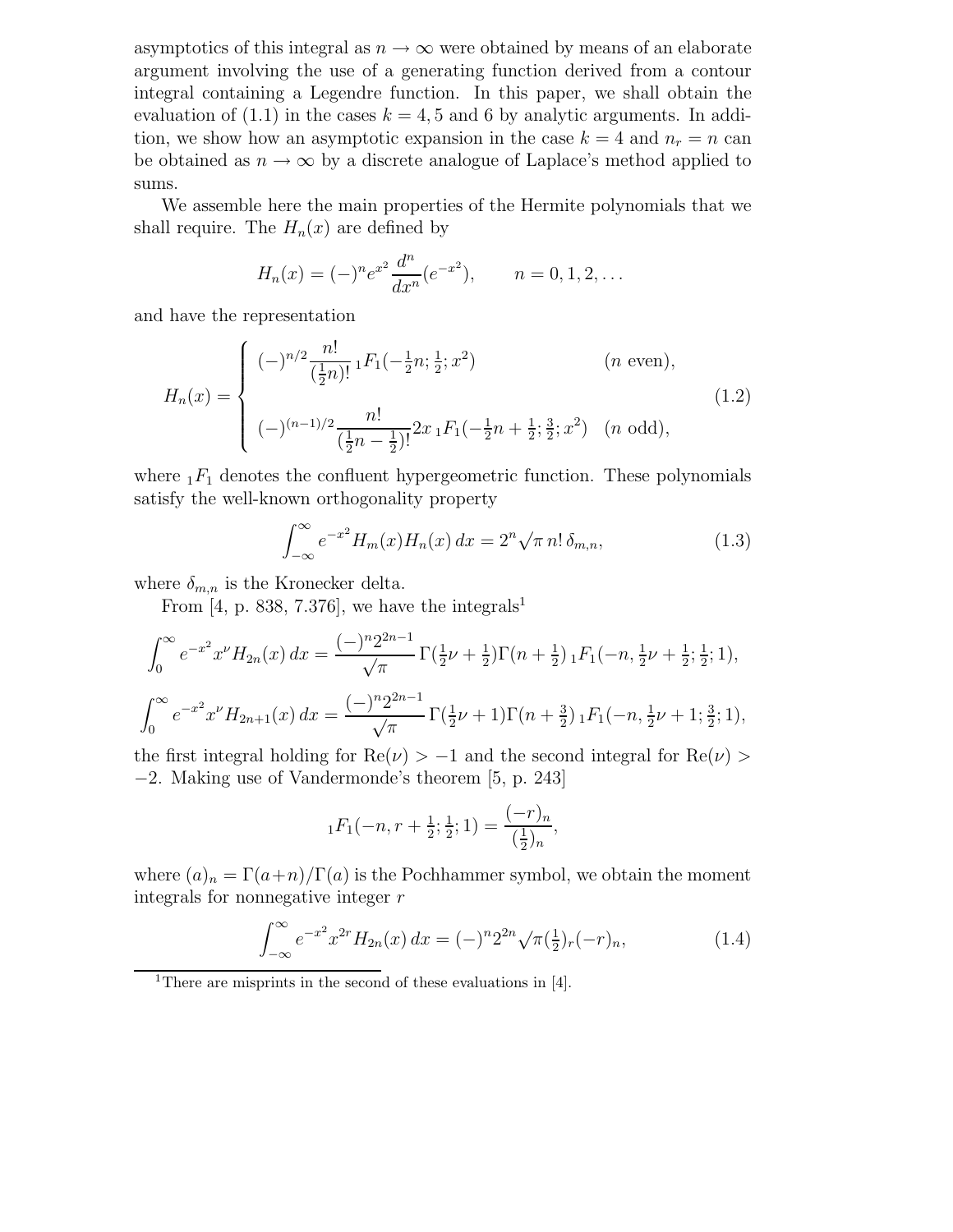$$
\int_{-\infty}^{\infty} e^{-x^2} x^{2r+1} H_{2n+1}(x) dx = (-)^n 2^{2n} \sqrt{\pi} \left(\frac{3}{2}\right)_r (-r)_n.
$$
 (1.5)

Since  $(-r)_n = (-)^n r(r-1) \dots (r-n+1)$ , we see that both these moment integrals vanish when  $r < n$ .

Finally, with  $2s = n_1 + n_2 + n_3$ , we note the integral (1.1) corresponding to  $k = 3$  is given by [4, p. 838, 7.375]

$$
\int_{-\infty}^{\infty} e^{-x^2} H_{n_1}(x) H_{n_2}(x) H_{n_3}(x) dx = \begin{cases} \frac{2^s \sqrt{\pi} n_1! n_2! n_3!}{(s - n_1)!(s - n_2)!(s - n_3)!} & (s \text{ even}),\\ 0 & (s \text{ odd}); \end{cases}
$$
(1.6)

this integral is also clearly zero when s is even if any one of the three indices is greater than the sum of the other two.

#### 2. The case  $k = 4$

We consider the evaluation of the integral  $(1.1)$  when  $k = 4$ : this requires the sum of the indices  $n_r$  to be an even integer for a nonzero value. Thus, the indices can be all even or odd, or two of them can be of different parity. With  $n_3 + n_4 = 2p$  even, we can expand the product  $H_{n_3}(x)H_{n_4}(x)$  as a linear combination of  $H_{2k}(x)$   $(0 \leq k \leq p)$  in the form

$$
H_{n_3}(x)H_{n_4}(x) = \sum_{k=0}^{p} c_{2k}H_{2k}(x),
$$
\n(2.1)

where

$$
2^{2k}\sqrt{\pi (2k)!}c_{2k} = \int_{-\infty}^{\infty} e^{-x^2} H_{n_3}(x)H_{n_4}(x)H_{2k}(x) dx
$$

by the orthogonality property (1.3). Evaluation of this integral by (1.6) then yields the coefficients  $c_{2k}$  in the form

$$
c_{2k} = \frac{2^{(n_3+n_4)/2-k} n_3! n_4!}{\left(\frac{n_3-n_4}{2} + k\right)!\left(\frac{n_4-n_3}{2} + k\right)!\left(\frac{n_3+n_4}{2} - k\right)!}.\tag{2.2}
$$

Then the integral

$$
I(n_1, ..., n_4) = \sum_{k=0}^{p} c_{2k} \int_{-\infty}^{\infty} e^{-x^2} H_{n_1}(x) H_{n_2}(x) H_{2k}(x) dx
$$
  
= 
$$
\sum_{k=0}^{p} c_{2k} \frac{2^{(n_1+n_2)/2+k} \sqrt{\pi} n_1! n_2! (2k)!}{\left(\frac{n_1-n_2}{2} + k\right)! \left(\frac{n_2-n_1}{2} + k\right)! \left(\frac{n_1+n_2}{2} - k\right)!}
$$
  
= 
$$
A \sum_{k=0}^{p} \frac{\left(-\frac{n_1+n_2}{2}\right)_k \left(-\frac{n_3+n_4}{2}\right)_k (2k)!}{\left(\frac{n_1-n_2}{2} + k\right)! \left(\frac{n_2-n_1}{2} + k\right)! \left(\frac{n_3-n_4}{2} + k\right)! \left(\frac{n_4-n_3}{2} + k\right)!},
$$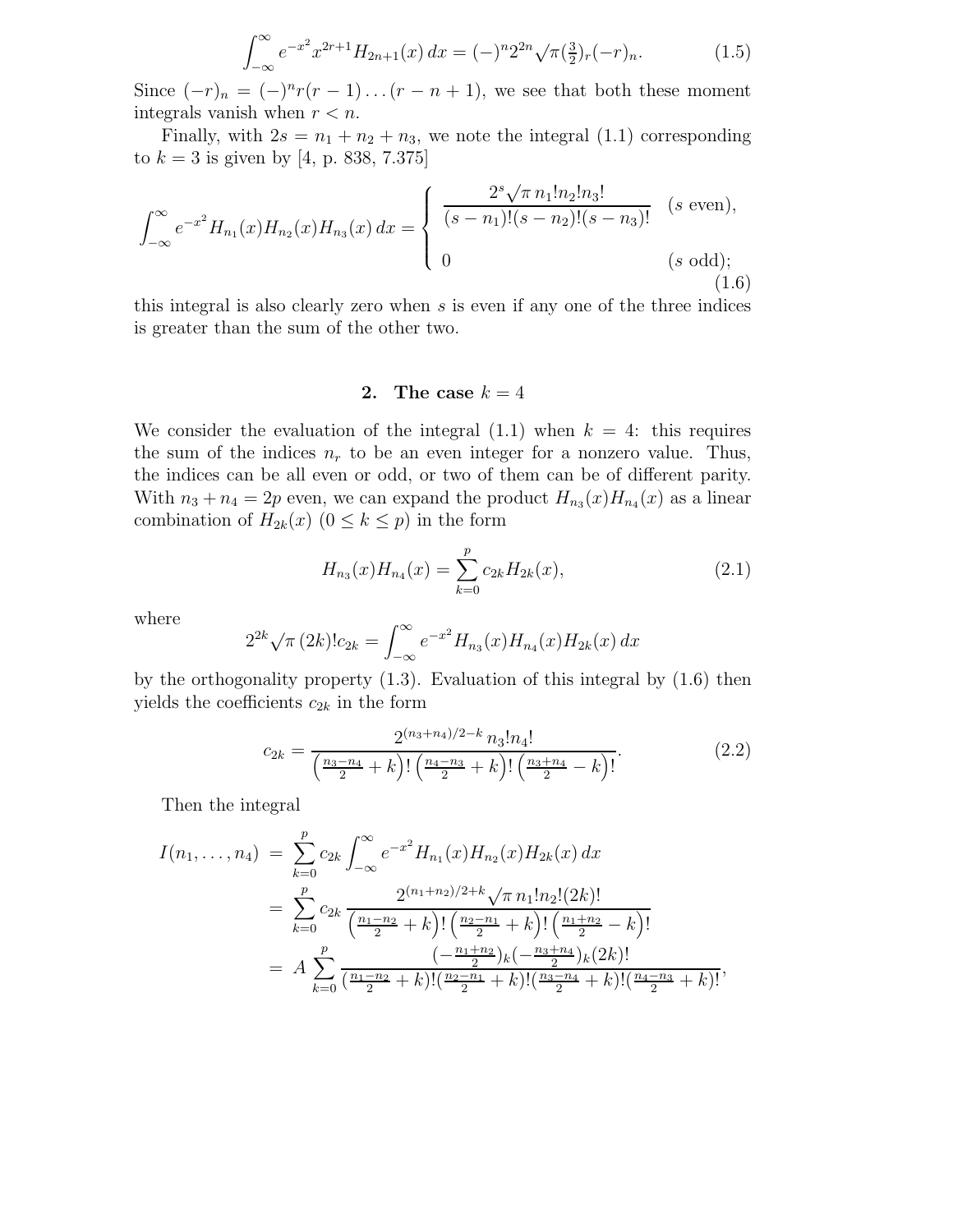where

$$
A = 2^{\sigma/2} \sqrt{\pi} \frac{n_1! \, n_2! \, n_3! \, n_4!}{\left(\frac{n_1+n_2}{2}\right)! \left(\frac{n_3+n_4}{2}\right)!}, \qquad \sigma = \sum_{r=1}^r n_r
$$

and we have used the fact that  $(-a)_k = (-)^k a!/(a-k)!$ . Since  $(2k)! = 2^{2k} k! \left(\frac{1}{2}\right)_k$ by the duplication formula, the above sum can be expressed as a  ${}_5F_4$  generalised hypergeometric function to yield the final result

$$
I(n_1, \ldots, n_4) = \frac{2^{\sigma/2} \sqrt{\pi} n_1! n_2! n_3! n_4!}{\left(\frac{n_1+n_2}{2}\right)! \left(\frac{n_3+n_4}{2}\right)! \left(\frac{n_1-n_2}{2}\right)! \left(\frac{n_2-n_1}{2}\right)! \left(\frac{n_3-n_4}{2}\right)! \left(\frac{n_4-n_3}{2}\right)!}{\left(\frac{n_1+n_2}{2}, -\frac{n_3+n_4}{2}, \frac{1}{2}, 1, 1; \frac{n_4-n_3}{2}+1; \frac{4}{2}\right)}.
$$
 (2.3)

In the case  $n_1 = n_2 = m$ ,  $n_3 = n_4 = n$ , the  $5F_4$  function reduces to a  $3F_2$ function to yield the evaluation

$$
\int_{-\infty}^{\infty} e^{-x^2} H_m^2(x) H_n^2(x) dx = 2^{m+n} \sqrt{\pi} m! n! \, {}_3F_2 \left( \begin{matrix} -m, -n, \frac{1}{2}; \\ 1, 1; \end{matrix} \right) \tag{2.4}
$$

as found in [2] by means of combinatorial arguments. A similar reduction arises when  $n_1 = n_2 = n_3 = n$ ,  $n_4 = m$ , where m and n have the same parity, to produce

$$
\int_{-\infty}^{\infty} e^{-x^2} H_m(x) H_n^3(x) dx = \frac{2^{(m+3n)/2} \sqrt{\pi (n!)^2 m!}}{\left(\frac{m+n}{2}\right)!} F(m,n),\tag{2.5}
$$

where

$$
F(m,n) := \frac{1}{\left(\frac{m-n}{2}\right)!\left(\frac{n-m}{2}\right)!} \, {}_3F_2\left(\frac{-n}{\frac{m-n}{2}+1}, \frac{-\frac{m+n}{2}}{\frac{n-m}{2}+1}, \frac{1}{4}\right). \tag{2.6}
$$

We remark that the above hypergeometric functions have natural cut-offs. For example, the function  $F(m, n)$  can be written as

$$
F(m,n) = \sum_{k=k_0}^{k_1} \frac{(-n)_k (-\frac{m+n}{2})_k (\frac{1}{2})_k 2^{2k}}{k! (\frac{m-n}{2} + k)! (\frac{n-m}{2} + k)!},
$$
\n(2.7)

where

$$
k_0 = |\frac{1}{2}(m-n)|, k_1 = \min\{n, \frac{1}{2}(m+n)\}.
$$

From this, it is seen that when  $m > 3n$  we have  $k_0 > k_1$ , so that the sum  $(2.7)$  is empty and the integral in  $(2.5)$  is therefore zero; when  $n > m$  we have  $k_0 < k_1$ , so that the integral  $(2.5)$  is nonzero.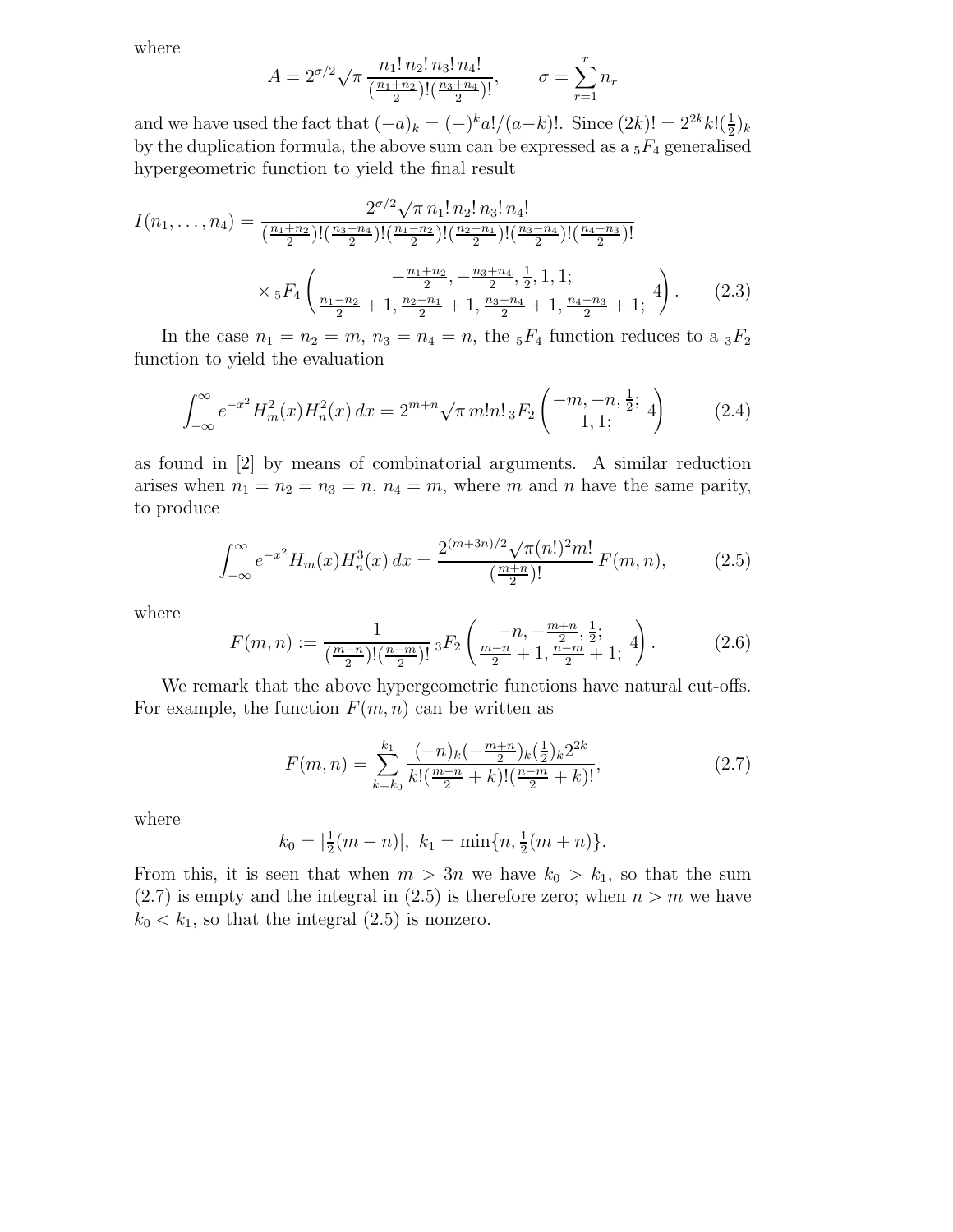## 3. Examples of (1.1) when  $k = 5$  and  $k = 6$

The same procedure used in Section 2, combined with the result in (2.5), can be employed to evaluate cases of (1.1) corresponding to  $k = 5$  and  $k = 6$ . Consider the integral (1.1) with  $k = 5$  and  $n_r = 2n$  (1  $\leq r \leq 5$ ) given by

$$
I_n = \int_{-\infty}^{\infty} e^{-x^2} H_{2n}^5(x) \, dx. \tag{3.1}
$$

Then, since by  $(2.1)$  and  $(2.2)$ 

$$
H_{2n}^{2}(x) = \sum_{k=0}^{2n} c_{2k} H_{2k}(x), \qquad c_{2k} = \frac{2^{2n-k}((2n)!)^{2}}{(k!)^{2}(2n-k)!},
$$

we have upon employing (2.5)

$$
I_n = \sum_{k=0}^{2n} c_{2k} \int_{-\infty}^{\infty} e^{-x^2} H_{2n}^3(x) H_{2k}(x) dx
$$
  
=  $2^{3n} \sqrt{\pi} ((2n)!)^2 \sum_{k=0}^{2n} c_{2k} \frac{2^k (2k)!}{(n+k)!} F(2k, 2n),$ 

where  $F(2k, 2n)$  is defined in (2.6). We therefore have the evaluation

$$
I_n = 2^{5n} \sqrt{\pi} \left( (2n)! \right)^4 \sum_{k=0}^{2n} \frac{\left( \frac{1}{2} \right) \sqrt{k^2} \mathcal{F}(2k, 2n)}{k! (2n-k)! (n+k)!}.
$$
 (3.2)

In a similar manner we can evaluate (1.1) when  $k = 6$  and  $n_r = n$  (1  $\leq$  $r \leq 6$ , namely the integral

$$
J_n = \int_{-\infty}^{\infty} e^{-x^2} H_n^6(x) \, dx. \tag{3.3}
$$

If we first suppose that *n* is even, we have (upon replacing *n* by  $2n$ )

$$
H_{2n}^{3}(x) = \sum_{k=0}^{3n} c_{2k} H_{2k}(x),
$$

where by  $(1.3)$ 

$$
2^{2k}\sqrt{\pi(2k)!}c_{2k} = \int_{-\infty}^{\infty} e^{-x^2} H_{2n}^3(x)H_{2k}(x) dx.
$$
 (3.4)

It then follows that

$$
J_{2n} = \sum_{k=0}^{3n} c_{2k} \int_{-\infty}^{\infty} e^{-x^2} H_{2n}^3(x) H_{2k}(x) dx = \sqrt{\pi} \sum_{k=0}^{3n} 2^{2k} (2k)! c_{2k}^2.
$$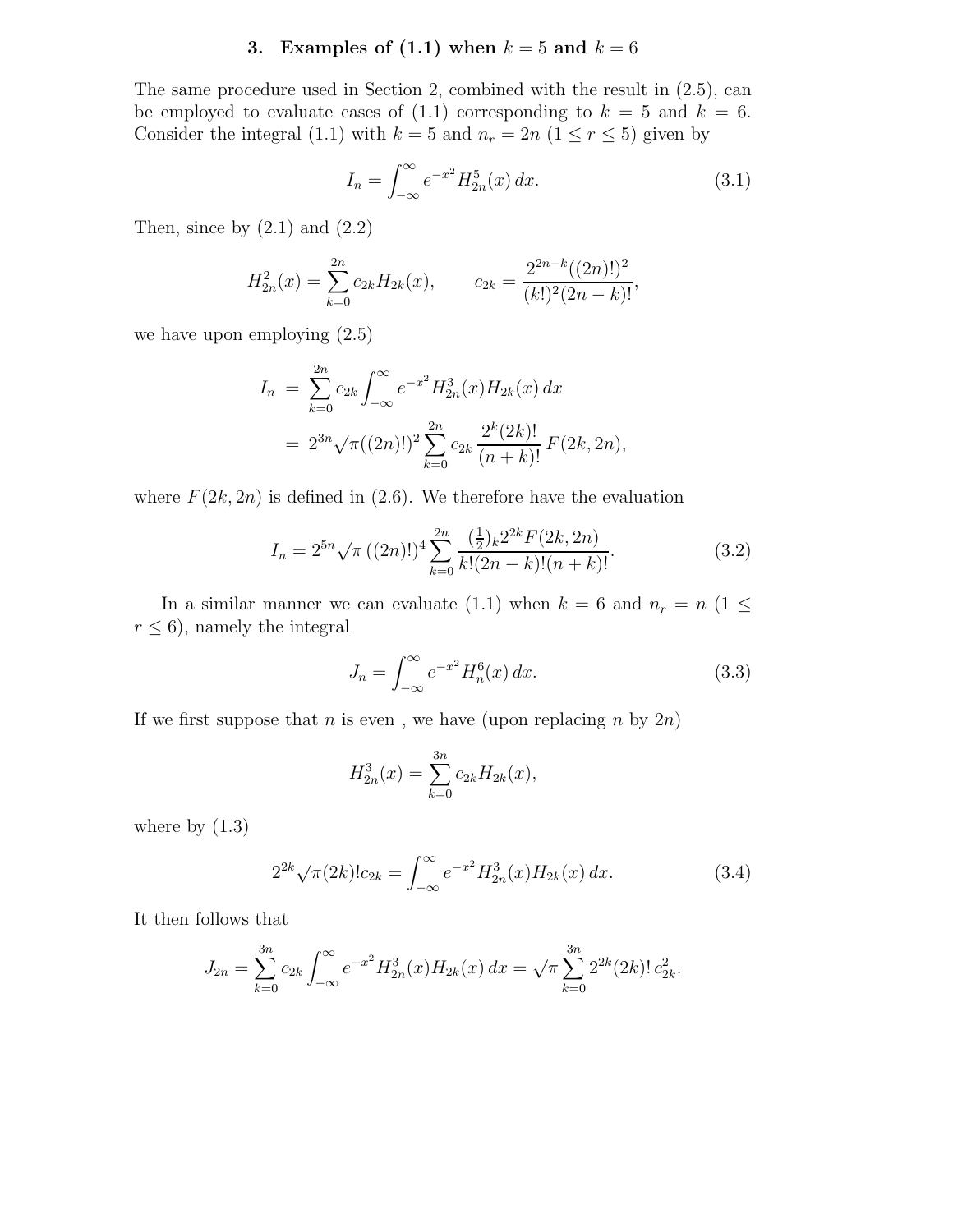Evaluating the integral in  $(3.4)$  by means of  $(2.5)$ , combined with a similar procedure for odd n, we then obtain the result

$$
J_n = 2^{3n} \sqrt{\pi} \left( (n)! \right)^4 \begin{cases} \sum_{k=0}^{3n/2} \frac{\left( \frac{1}{2} \right)_k k! 2^{2k}}{\left( \left( \frac{1}{2} n + k \right)! \right)^2} F^2(2k, n) & (n \text{ even}), \\ \sum_{k=0}^{(3n-1)/2} \frac{\left( \frac{3}{2} \right)_k k! 2^{2k}}{\left( \left( \frac{1}{2} n + \frac{1}{2} + k \right)! \right)^2} F^2(2k+1, n) & (n \text{ odd}). \end{cases}
$$
(3.5)

#### 4. Moment integrals

In this section we evaluate the moment integrals involving a product of two Hermite polynomials defined by

$$
K(m, n, r) = \int_{-\infty}^{\infty} e^{-x^2} x^r H_m(x) H_n(x) dx,
$$
\n(4.1)

where r is a nonnegative integer and  $m + n + r$  is even.

From  $(1.2)$  and  $(1.4)$  we find, for even m and n,

$$
K(2m, 2n, 2r) = (-)^n \frac{(2n)!}{n!} \sum_{k=0}^n \frac{(-n)_k}{k! \left(\frac{1}{2}\right)_k} \int_{-\infty}^{\infty} e^{-x^2} x^{2k+2r} H_{2m}(x) dx
$$
  
=  $(-)^{m+n} 2^{2m} \sqrt{\pi} \frac{(2n)!}{n!} \sum_{k=0}^n \frac{(-n)_k}{k! \left(\frac{1}{2}\right)_k} \left(\frac{1}{2}\right)_{k+r} (-k-r)_m.$ 

Upon noting that

$$
\left(\frac{1}{2}\right)_{k+r} = \left(\frac{1}{2}\right)_r \left(r + \frac{1}{2}\right)_k, \qquad \left(-k - r\right)_m = (-1)^m \frac{(r + k)!}{(r - m + k)!},
$$

we then obtain

$$
K(2m, 2n, 2r) = (-)^n 2^{2m} \sqrt{\pi} \frac{(2n)!}{n!} \left(\frac{1}{2}\right)_r \sum_{k=0}^n \frac{(-n)_k (r + \frac{1}{2})_k (r + k)!}{k! \left(\frac{1}{2}\right)_k (r - m + k)!}.
$$
 (4.2)

It is readily seen that when  $r < m-n$   $(m > n)$  all terms in the above sum vanish. Since m and n are interchangeable, it then follows that  $K(2m, 2n, 2r) = 0$ when  $r < |m - n|$ .

An alternative representation is given by expressing the sum in (4.2) as a  $3F_2$  hypergeometric function of unit argument to obtain

$$
K(2m, 2n, 2r) = (-)^n 2^{2m} \sqrt{\pi \frac{(2n)!r!}{n!(r-m)!}} \left(\frac{1}{2}\right)_{r} {}_{3}F_2\left(\begin{array}{c} -n, r + \frac{1}{2}, r + 1; \\ \frac{1}{2}, r - m + 1; \end{array}1\right). \tag{4.3}
$$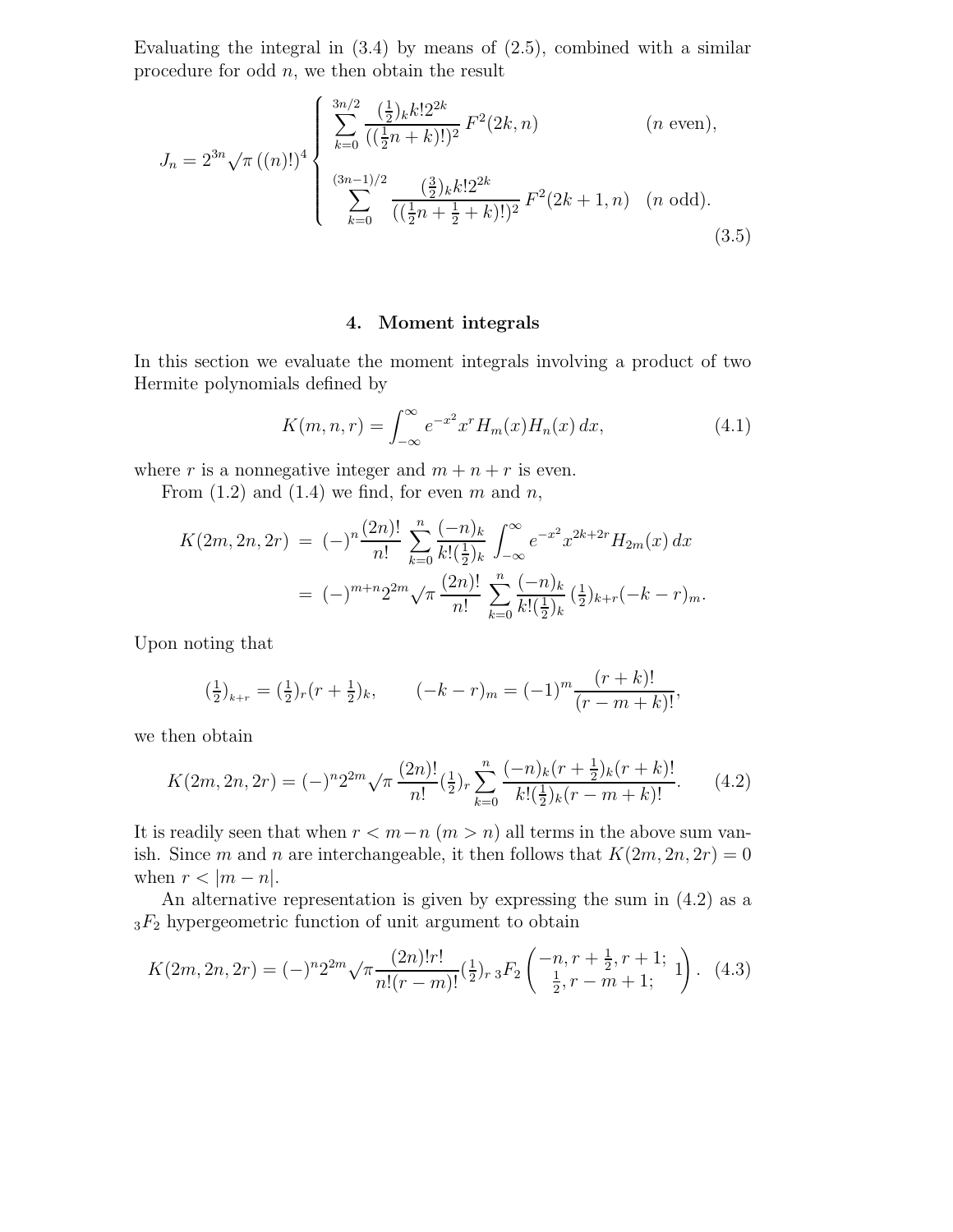A similar procedure can be applied to the remaining two cases of odd  $m, n$ and  $m, n$  of different parity with  $r$  odd to yield

$$
K(2m+1, 2n+1, 2r) = (-)^n 2^{2m+1} \sqrt{\pi} \frac{(2n+1)!r!}{n!(r-m)!} (\frac{3}{2})_r {}_3F_2 \left( \frac{-n, r+1, r+\frac{3}{2};}{\frac{3}{2}, r-m+1;} 1 \right)
$$
\n(4.4)

and

$$
K(2m+1, 2n, 2r+1) = (-)^{n} 2^{2m} \sqrt{\pi} \frac{(2n)!r!}{n!(r-m)!} (\frac{3}{2})_{r} {}_{3}F_{2} \left( \frac{-n, r+1, r+\frac{3}{2};}{\frac{1}{2}, r-m+1;} 1 \right). \tag{4.5}
$$

It is found that  $K(2m + 1, 2n + 1, 2r)$  in (4.4) similarly vanishes when  $r <$  $|m - n|$ , whereas  $K(2m + 1, 2n, 2r + 1)$  in (4.5) vanishes when  $r < m - n$  $(m > n)$  and  $r < n - m - 1$   $(n > m + 1)$ .

In the case  $m = n$ , we define

$$
k_r(n) := K(n, n, 2r) = \int_{-\infty}^{\infty} e^{-x^2} x^{2r} H_n^2(x) dx \qquad (4.6)
$$

for nonnegative integer n. If we apply Thomae's transformation  $[1, p. 143]$ 

$$
{}_3F_2\left(\begin{matrix}a,b,c;\\d,e;\end{matrix}\right)=\frac{\Gamma(d)\Gamma(e)\Gamma(s)}{\Gamma(a)\Gamma(s+b)\Gamma(s+c)}\, {}_3F_2\left(\begin{matrix}d-a,e-a,s;\\s+b,s+c;\end{matrix}\right),
$$

where in this section  $s = d + e - a - b - c$  denotes the parametric excess, to the hypergeometric functions appearing in (4.3) and (4.4) we find that

$$
k_r(n) = (-)^r 2^n \sqrt{\pi n!} \begin{cases} \left(\frac{1}{2}\right)_r {}_{3}F_2\left(\begin{matrix} -r, r+1, \frac{1}{2}n+\frac{1}{2}; \\ \frac{1}{2}, 1; \end{matrix}\right) & (n \text{ even}), \\ \left(\frac{3}{2}\right)_r {}_{3}F_2\left(\begin{matrix} -r, r+1, \frac{1}{2}n+1; \\ 1, \frac{3}{2}; \end{matrix}\right) & (n \text{ odd}). \end{cases} (4.7)
$$

Application of Sheppard's transformation for nonnegative integer  $r \; [1, 1]$ p. 141]

$$
{}_3F_2\left(\begin{array}{c} -r, a, b; \\ d, e; \end{array} \right) = \frac{(d-a)_r(e-a)_r}{(d)_r(e)_r} {}_3F_2\left(\begin{array}{c} -r, a, 1-s; \\ a-r+d+1, a-r-e+1; \end{array} 1\right)
$$

shows that the ratio of the two  ${}_3F_2$  functions appearing in (4.7) equals  $(\frac{3}{2})_r/(\frac{1}{2})$  $(\frac{1}{2})_r$ . Hence we finally obtain the evaluation

$$
k_r(n) = (-)^r 2^{n-r} \sqrt{\pi n!} \wp_r(n) \qquad (4.8)
$$

for nonnegative integers n and r, where the polynomial  $\wp_r(n)$  is given by

$$
\wp_r(n) = 2^r(\frac{1}{2})_{r} {}_{3}F_2\left(\begin{array}{c} -r, r+1, \frac{1}{2}n+\frac{1}{2}; \\ \frac{1}{2}, 1; \end{array}1\right).
$$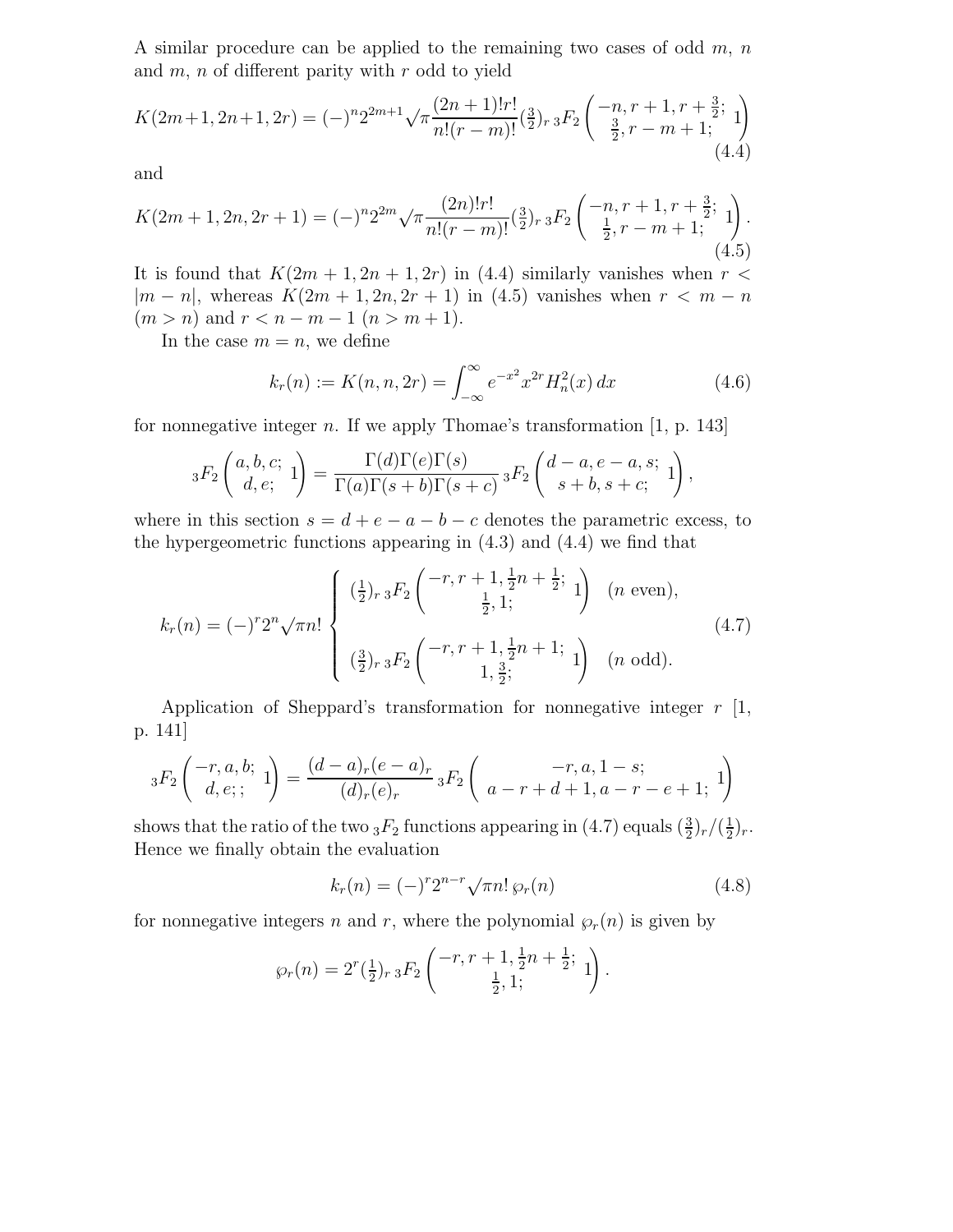The first few polynomials  $\wp_r(n)$  are then found to be

$$
\wp_0(n) = 1, \qquad \wp_1(n) = 2n + 1,
$$
  
\n
$$
\wp_2(n) = 3(2n^2 + 2n + 1),
$$
  
\n
$$
\wp_3(n) = 5(4n^3 + 6n^2 + 8n + 3),
$$
  
\n
$$
\wp_4(n) = 35(2n^4 + 4n^3 + 10n^2 + 8n + 3),
$$
  
\n
$$
\wp_5(n) = 63(4n^5 + 10n^4 + 40n^3 + 50n^2 + 46n + 15), \dots
$$

#### 5. An asymptotic expansion for  $n \to \infty$

The asymptotic behaviour of the integral (1.1) when one or more of the indices  $n_r$  is large and  $k = 2, 3$  follows immediately from (1.3) and (1.6), respectively. In  $[2]$ , Azor *et al.* considered the particular case of the next integral in the sequence corresponding  $k = 4$  and  $n_r = n \ (1 \leq r \leq n)$ , namely

$$
I_n = \int_{-\infty}^{\infty} e^{-x^2} H_n^4(x) \, dx,
$$

and derived by an elaborate argument an asymptotic estimate of this integral as  $n \to \infty$ . They expressed  $I_n$  as integral involving a Legendre function taken round a contour surrounding the origin in the complex plane and from this constructed a generating function to which they applied Darboux's method. The asymptotics of  $I_n$  as  $n \to \infty$  were then deduced from the bahaviour of the generating function at its singularities on its circle of convergence.

Here, we shall obtain an asymptotic expansion for  $I_n$  by means of the discrete analogue of Laplace's method applied to sums. This method was employed by Stokes [6] in his determination of the leading behaviour of the generalised hypergeometric function  ${}_{p}F_{q}(x)$  for  $x \to +\infty$ . An example of the application of this method can also be found in [3, p. 304]. From (2.4) together with  $(-n)_k = (-)^k n!/(n-k)!$ , we find

$$
I_n = 2^{2n} (n!)^4 \sum_{k=0}^n \frac{2^{2k} \Gamma(k + \frac{1}{2})}{(k!)^3 ((n-k)!)^2}.
$$
 (5.1)

This sum consists of positive terms which are easily shown to possess a maximum for large *n* at  $k \approx \frac{2}{3}$  $\frac{2}{3}n \equiv m$ . As  $n \to \infty$ , the terms in the sum (5.1) peak sharply near the maximum term. For arbitrary  $\epsilon > 0$  we then have

$$
S_n := \sum_{k=0}^n \frac{2^{2k} \Gamma(k + \frac{1}{2})}{(k!)^3 ((n-k)!)^2} \sim \sum_{k=[m(1-\epsilon)]}^{[m(1+\epsilon)]} \frac{2^{2k} \Gamma(k + \frac{1}{2})}{(k!)^3 ((n-k)!)^2}
$$
(5.2)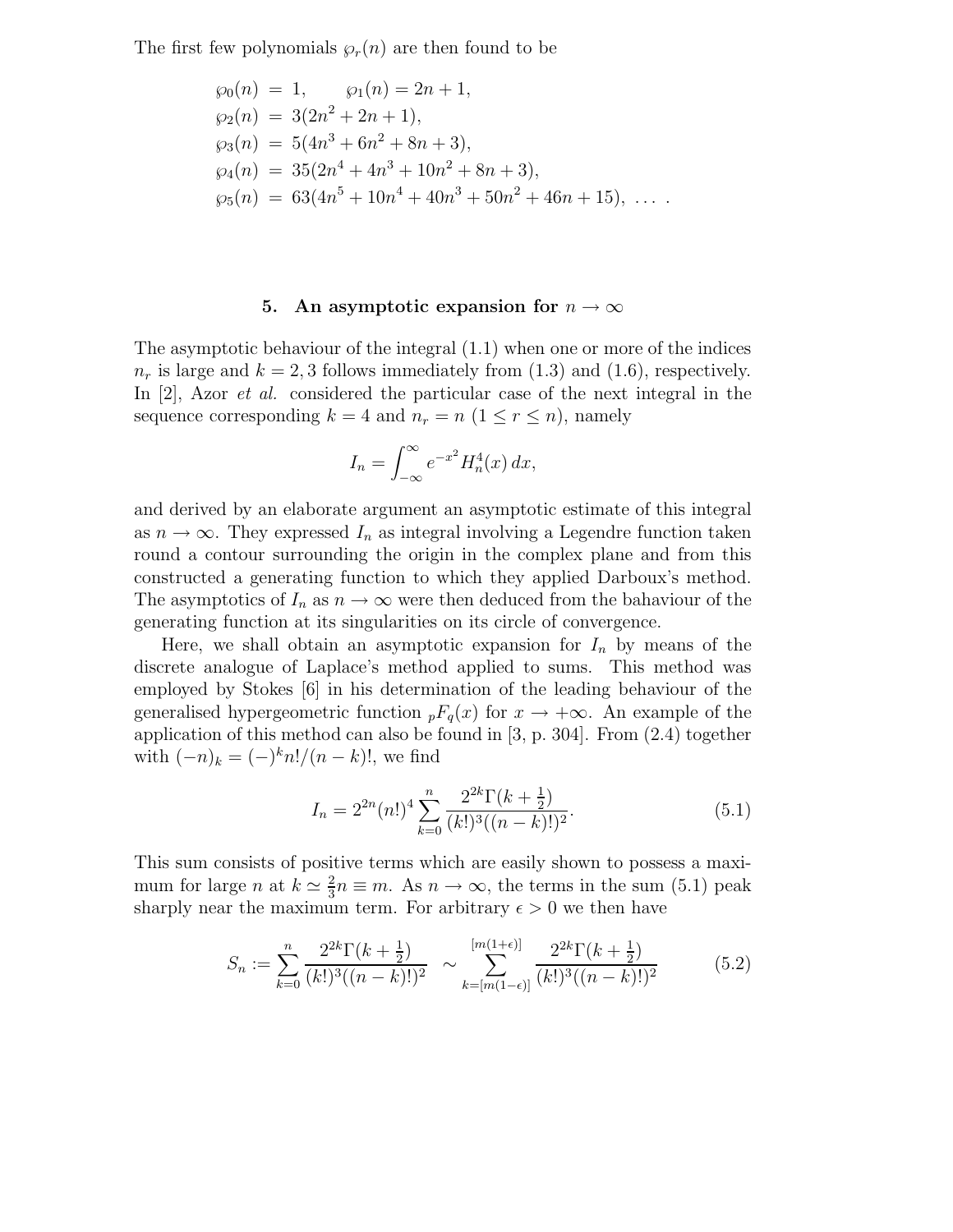with an error that is subdominant with respect to every power of  $1/n$  as  $n\to\infty.$ 

The terms retained in the sum on the right-hand side of (5.2) can now be approximated by means of the well-known expansion for  $\Gamma(z)$  given by

$$
\Gamma(z) \sim \sqrt{2\pi} z^{z-\frac{1}{2}} e^{-z} \sum_{s=0}^{\infty} (-)^s \gamma_s z^{-s}, \qquad z \to +\infty,
$$
 (5.3)

where the first few Stirling coefficients  $\gamma_s$  are given by  $\gamma_0 = 1$ ,  $\gamma_1 = -\frac{1}{12}$ ,  $\gamma_2 = \frac{1}{288}$ ,  $\gamma_3 = \frac{139}{51840}$ . Then, by the duplication formula for the gamma function, we have for large  $k$ 

$$
\Gamma(k+\frac{1}{2}) = \frac{\sqrt{2\pi}\Gamma(2k)}{2^{2k-\frac{1}{2}}\Gamma(k)} \sim \sqrt{2\pi}k^k e^{-k} \frac{\sum_{s=0}^{\infty}(-)^s \gamma_s (2k)^{-s}}{\sum_{s=0}^{\infty}(-)^s \gamma_s k^{-s}} \sim \sqrt{2\pi}k^k e^{-k} \left(1 - \frac{1}{24k} + \frac{1}{1152k^2} + \frac{1003}{414720k^3} + \cdots \right) \quad (5.4)
$$

and

$$
\Gamma(k+1) = k\Gamma(k) \sim \sqrt{2\pi}k^{k+\frac{1}{2}}e^{-k}\left(1 + \frac{1}{12k} + \frac{1}{288k^2} - \frac{139}{51840k^3} + \cdots\right). \tag{5.5}
$$

From (5.4) and (5.5) we therefore find

$$
\frac{2^{2k}\Gamma(k+\frac{1}{2})}{(k!)^3} \sim \frac{2^{2k}k^{-2k}e^{2k}}{2\pi k^{3/2}} \left(1 - \frac{7}{24k} + \frac{49}{1152k^2} + \frac{2749}{414720k^3} + \cdots\right)
$$

as  $k \to +\infty$ .

We now set

$$
k = m + t, \qquad m = \frac{2}{3}n, \qquad \tau = t/m,
$$

where  $|t|$  is small compared with m. We find from (5.3) that

$$
(n-k)! = \left(\frac{1}{3}n-t\right)! \sim \sqrt{2\pi} \left(\frac{1}{3}n-t\right)^{\frac{1}{3}n-t+\frac{1}{2}} e^{-\frac{1}{3}n+t} \sum_{s=0}^{\infty} \frac{(-)^s 2^s \gamma_s}{m^s (1-2\tau)^s}.
$$

Some routine algebra then shows that the terms in the sum on the right-hand side of (5.2) can be written as

$$
\frac{2^{2k}\Gamma(k+\frac{1}{2})}{(k!)^3((n-k)!)^2} \sim \frac{3}{4\pi^2 n} \left(\frac{3}{2n}\right)^{3/2} \left(\frac{n}{3}\right)^{-2n} e^{2n-3t^2/m}
$$

$$
\times \frac{(1+\tau)^{-3/2}}{1-2\tau} \frac{\exp\left[3m\tau^2 - 2m(1+\tau)\log(1+\tau)\right]}{\exp\left[m(1-2\tau)\log(1-2\tau)\right]} G(\tau, m),
$$

where

$$
G(\tau,m) = \frac{\left(1 - \frac{7(1+\tau)^{-1}}{24m} + \frac{49(1+\tau)^{-2}}{1152m^2} + \frac{2749(1+\tau)^{-3}}{414720m^3} + \cdots\right)}{\left(1 + \frac{(1-2\tau)^{-1}}{6m} + \frac{(1-2\tau)^{-2}}{72m^2} - \frac{139(1-2\tau)^{-3}}{6480m^3} + \cdots\right)^2}.
$$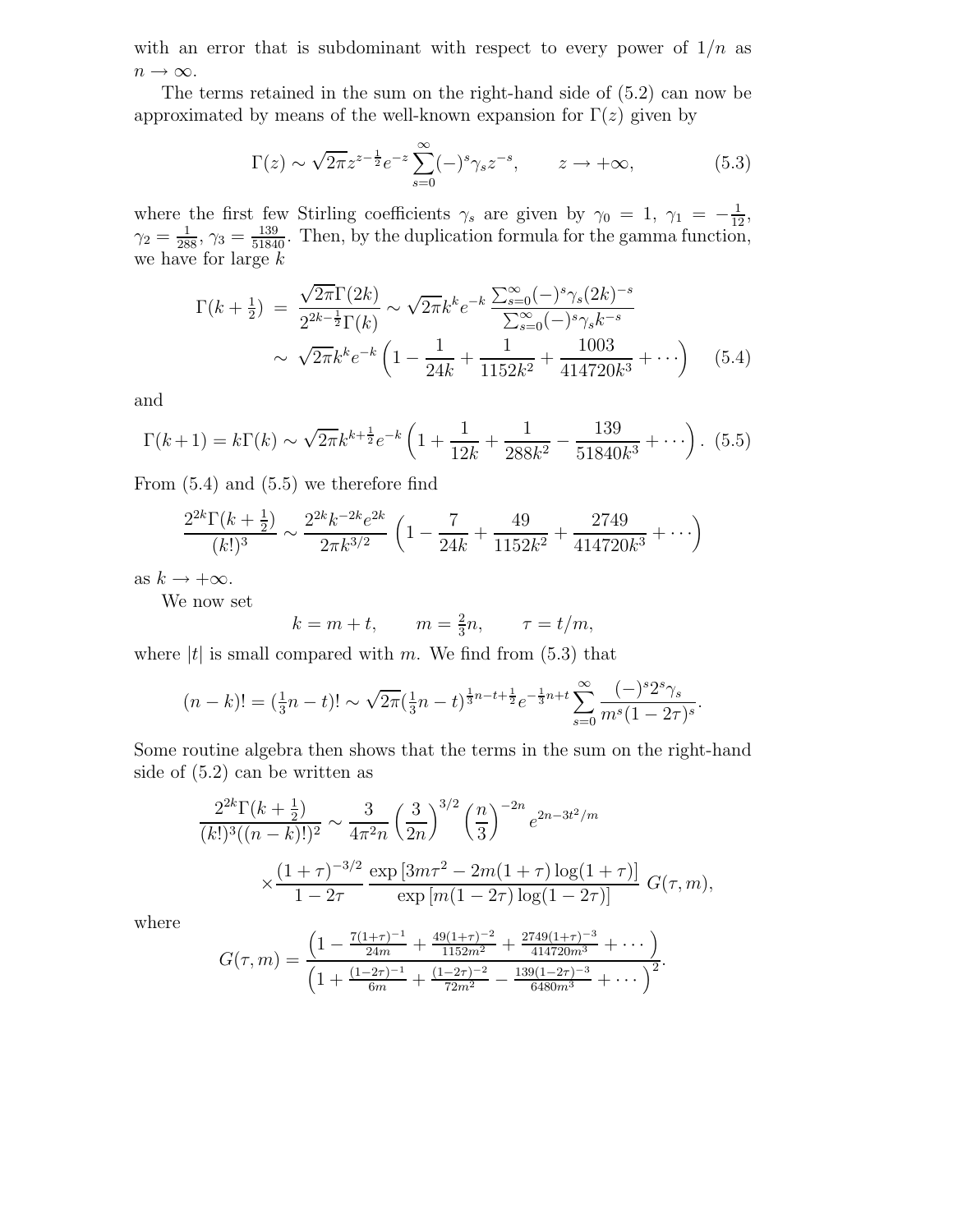This produces the expansion for large  $n$  in the form

$$
\frac{2^{2k}\Gamma(k+\frac{1}{2})}{(k!)^3((n-k)!)^2} \sim \frac{3}{4\pi^2 n} \left(\frac{3}{2n}\right)^{3/2} \left(\frac{n}{3}\right)^{-2n} e^{2n-3t^2/m} \sum_{s=0}^{\infty} c_s(m)\tau^s,
$$

where, omitting the odd coefficients (as these will not be required),

$$
c_0(m) = 1 - \frac{5}{8}m^{-1} + \frac{25}{128}m^{-2} + O(m^{-3}), \qquad c_2(m) = \frac{23}{6} - \frac{231}{64}m^{-1} + O(m^{-2}),
$$
  
\n
$$
c_4(m) = -2m + \frac{1435}{128} + O(m^{-1}), \qquad c_6(m) = \frac{1}{2}m^2 + O(1),
$$
  
\n
$$
c_8(m) = \frac{77}{16}m^2 + O(1), \ \ldots \ .
$$

We now extend the range of summation in (5.2) to  $\pm\infty$  to obtain

$$
S_n \sim \frac{3e^{2n}}{4\pi^2 n} \left(\frac{3}{2n}\right)^{3/2} \left(\frac{n}{3}\right)^{-2n} \sum_{t=-\infty}^{\infty} e^{-3t^2/m} \left(c_0(m) + c_1(m)\tau + c_2(m)\tau^2 + \cdots\right).
$$
\n(5.6)

The sums in (5.6) may be evaluated using the Poisson-Jacobi transformation [7, p. 124]

$$
\sum_{n=-\infty}^{\infty} e^{-an^2} = \sqrt{\frac{\pi}{a}} \left( 1 + 2 \sum_{n=1}^{\infty} e^{-\pi^2 n^2/a} \right), \quad \text{Re}(a) > 0,
$$

so that for  $a \rightarrow 0^+$  we have (neglecting exponentially small terms of order  $e^{-\pi^2/a}$ 

$$
\sum_{n=-\infty}^{\infty} n^{2s} e^{-an^2} \sim (-)^s \left(\frac{d}{da}\right)^s \sqrt{\frac{\pi}{a}} = \Gamma(s + \frac{1}{2}) a^{-s - \frac{1}{2}}
$$

for  $s = 0, 1, 2, \ldots$ . Since odd powers of  $\tau$  yield zero contribution to the sum in  $(5.6)$ , we then find from  $(5.1)$  and  $(5.6)$ 

$$
I_n \sim \frac{3}{4n} \sqrt{\frac{3}{\pi}} \frac{n^{-2n} e^{2n}}{2\pi n} 6^{2n} (n!)^4 \sum_{s=0}^{\infty} \frac{c_{2s}(m) \Gamma(s + \frac{1}{2})}{(3m)^s \sqrt{\pi}}.
$$

Evaluation of this sum with the above values of  $c_{2s}(m)$   $(0 \le s \le 3)$  produces the value  $1 - \frac{5}{12}n^{-1} + O(n^{-2})$ . Continuation of this process with the help of Mathematica then yields the expansion

$$
I_n \sim \frac{3}{4n} \sqrt{\frac{3}{\pi}} 6^{2n} (n!)^2 \left( \sum_{s=0}^{\infty} b_s n^{-s} \right) \left( \sum_{s=0}^{\infty} (-)^s \gamma_s n^{-s} \right)^2
$$

where we have removed a factor of  $(n!)^2$  with the help of  $(5.3)$  and

$$
b_0 = 1
$$
,  $b_1 = -\frac{5}{12}$ ,  $b_2 = \frac{17}{144}$ ,  $b_3 = \frac{287}{12960}$ ,  
 $b_4 = \frac{1301}{62208}$ ,  $b_5 = \frac{1371821}{26127360}$ , ...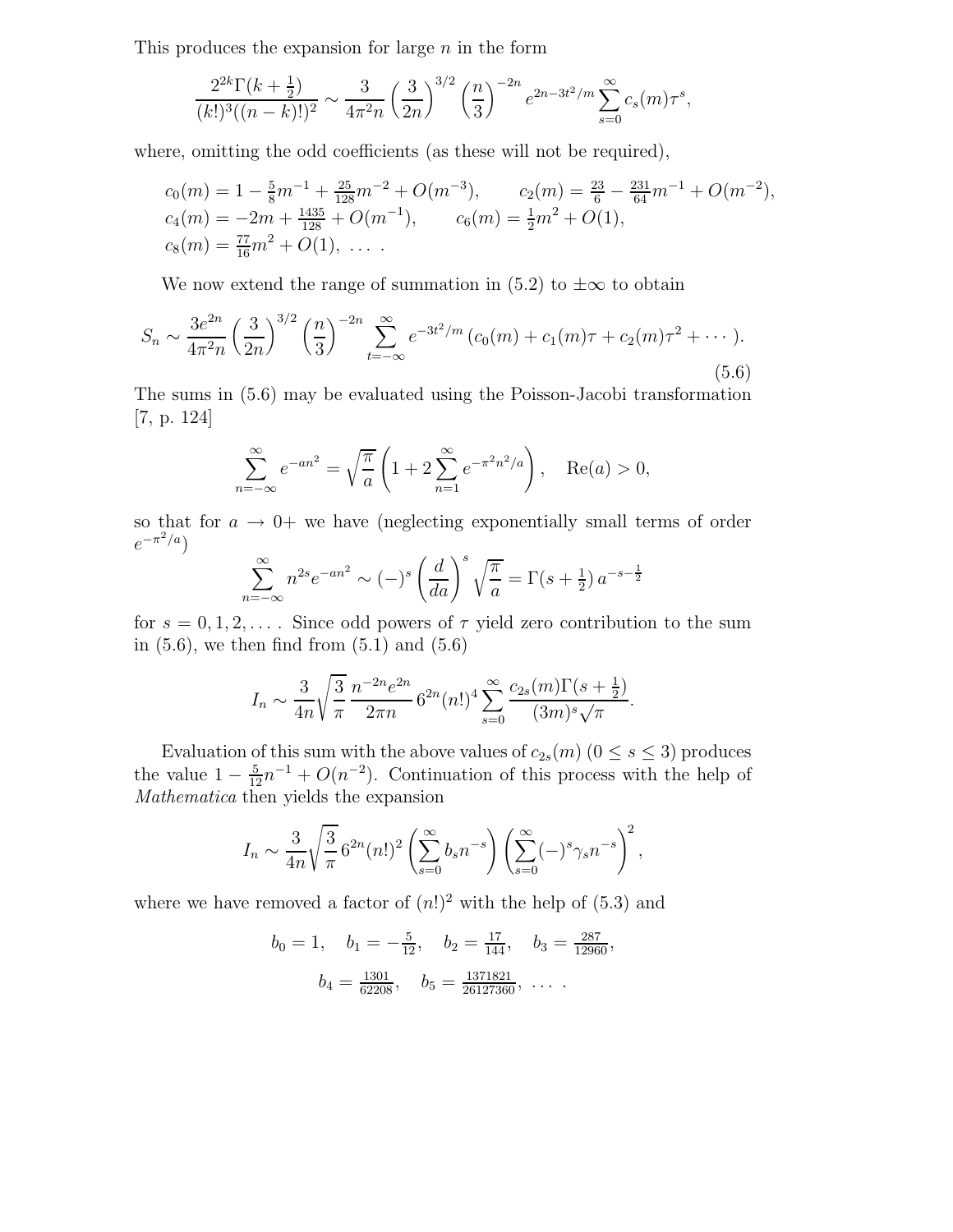We then finally obtain the expansion<sup>2</sup>

$$
I_n \sim \frac{3}{4n} \sqrt{\frac{3}{\pi}} 6^{2n} (n!)^2 \sum_{s=0}^{\infty} a_s n^{-s} \qquad (n \to \infty),
$$
 (5.7)

where

$$
a_0 = 1
$$
,  $a_1 = -\frac{1}{4}$ ,  $a_2 = \frac{1}{16}$ ,  $a_3 = \frac{1}{32}$ ,  
 $a_4 = \frac{7}{256}$ ,  $a_5 = \frac{59}{1024}$ , ...

The first three terms of this expansion were obtained in [2], where the third coefficient was incorrectly given as  $a_2 = \frac{3}{16}$ . To demonstrate the validity of this expansion we present in Table 1 the absolute relative error in the computation of  $I_n$  in (5.1) by means of (5.7) for different values of n and truncation index s.

| S              | $n=50$                         | $n = 100$               | $n = 200$               |
|----------------|--------------------------------|-------------------------|-------------------------|
|                | $0 \mid 5.000 \times 10^{-3}$  | $2.500 \times 10^{-3}$  | $1.250 \times 10^{-3}$  |
| 1 <sup>1</sup> | $2.538 \times 10^{-5}$         | $6.297 \times 10^{-6}$  | $1.568 \times 10^{-6}$  |
|                | $2 \mid 2.558 \times 10^{-7}$  | $3.161 \times 10^{-8}$  | $3.928 \times 10^{-9}$  |
|                | $3 \mid 4.592 \times 10^{-9}$  | $2.801 \times 10^{-10}$ | $1.729 \times 10^{-11}$ |
| $\overline{4}$ | $1.956 \times 10^{-10}$        | $5.931 \times 10^{-12}$ | $1.827 \times 10^{-13}$ |
|                | $5 \mid 1.026 \times 10^{-11}$ | $1.552 \times 10^{-13}$ | $2.387 \times 10^{-15}$ |

Table 1: Values of the absolute relative error in the computation of  $I_n$  by the asymptotic expansion  $(5.7)$  for different values of n and truncation index s.

The integral (1.1) with  $n_1 = n_2 = m$ ,  $n_3 = n_4 = n$  is much more straightforward to estimate asymptotically as  $n \to \infty$  when m is finite. From (2.5) and (2.7), we have when  $n > m$ 

$$
I_{m,n} := \int_{-\infty}^{\infty} e^{-x^2} H_m^2(x) H_n^2(x) dx = 2^{m+n} (m!n!)^2 \sum_{k=0}^m \frac{\Gamma(k+\frac{1}{2}) 2^{2k}}{(k!)^3 (m-k)!(n-k)!}
$$

and, for large n, the maximum term in the sum corresponds to  $k = m$ . With  $k = m - j$ , we can rewrite the above sum as

$$
I_{m,n} = 2^{3m+n} \Gamma(m + \frac{1}{2}) n! \binom{n}{m} \sum_{j=0}^{m} \frac{d_j(m)}{(n-m+1)_j},
$$

<sup>&</sup>lt;sup>2</sup>An obvious misprint in [2, Eq. (58)] has the factor  $(n!)^2$  in the denominator.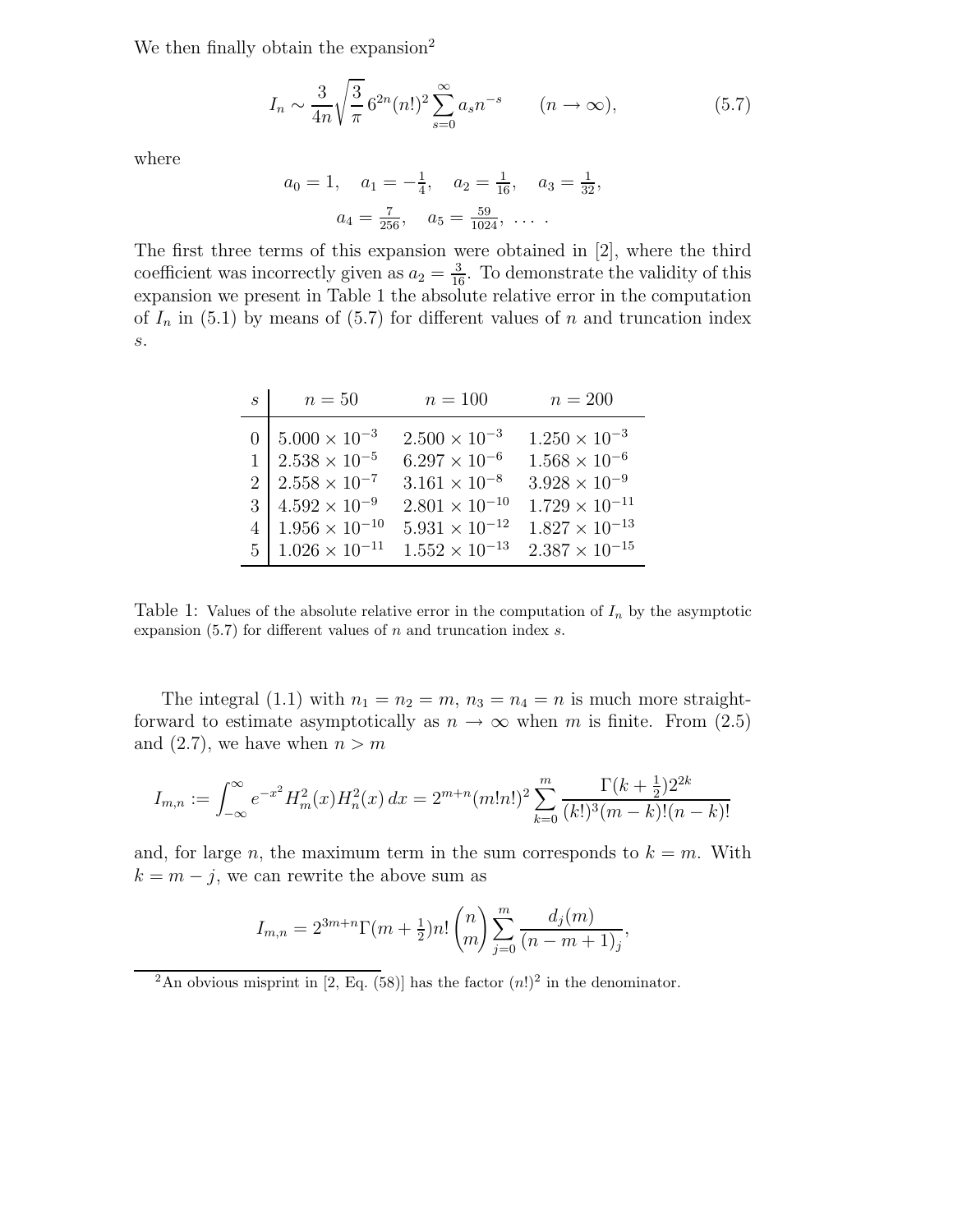where

$$
d_j(m) = \frac{(-)^j 2^{-2j} (j!)^2}{(\frac{1}{2} - m)_j} {m \choose j}^3.
$$

This is in the form of an inverse factorial expansion in  $n$  which is suitable for computation as  $n \to \infty$ .

The behaviour of the integrals with  $n_1 = n_2 = n_3 = m$ ,  $n_4 = n$  and  $n_1 = m$ ,  $n_2 = n_3 = n_4 = n$  (where m and n have the same parity) as  $n \to \infty$  can be obtained from  $(2.5)$  and  $(2.7)$ . We have

$$
\int_{-\infty}^{\infty} e^{-x^2} H_m^3(x) H_n(x) \, dx = 0 \qquad (n > 3m),
$$

and

$$
\int_{-\infty}^{\infty} e^{-x^2} H_m(x) H_n^3(x) dx = 2^{(m+3n)/2} \sqrt{\pi} \frac{(n!)^2 m!}{\left(\frac{m+n}{2}\right)!} F(m,n),
$$

where  $F(m, n)$  is defined in (2.6). If we suppose m and n are both even and define  $(a, j) := (a + j)!(a - j)!$ , we can express  $F(m, n)$  in the form

$$
F(m,n) = \frac{2^n n!}{\sqrt{\pi}} \left(\frac{1}{2}m + \frac{1}{2}n\right) \cdot \sum_{j=-m/2}^{m/2} \frac{2^{2j} \Gamma(\frac{1}{2}n + \frac{1}{2} + j)}{(\frac{1}{2}n, j)(\frac{1}{2}m, j)(n - \frac{1}{2}m + j)!};
$$

a similar result applies for  $m$ ,  $n$  odd. A difficulty arises in the estimation of  $F(m, n)$  as  $n \to \infty$  since, for finite m, the discrete analogue of Laplace's method cannot be employed. Since  $(\frac{1}{2}n, j+1)/(\frac{1}{2})$  $(\frac{1}{2}n, j) \simeq 1$  as  $n \to \infty$ , the ratio of consecutive terms in this sum is controlled by  $e_j := 2^{2j}\Gamma(\frac{1}{2}n + \frac{1}{2} + j)/(n (\frac{1}{2}m + j)!$ . It is then easy to see that  $e_{j+1}/e_j \simeq 2$  as  $n \to \infty$ , so that there is no clear maximum term in the sum.

Finally, we can consider the integral

$$
\int_{-\infty}^{\infty} e^{-x^2} H_n^2(x) H_{n+m}^2(x) dx = 2^{m+2n} (m+n)! n! \sum_{k=0}^n \frac{2^{2k} \Gamma(k+\frac{1}{2})}{(k!)^3 (n-k)! (m+n-k)!}
$$

by (2.5) and (2.7). As  $n \to \infty$ , the discrete analogue of Laplace's method can be used to show that that this integral possesses the leading behaviour

$$
\frac{3}{4n}\sqrt{\frac{3}{\pi}}\,6^{2n+m}(m+n)!\,n^{-m}\qquad(n\to\infty).
$$